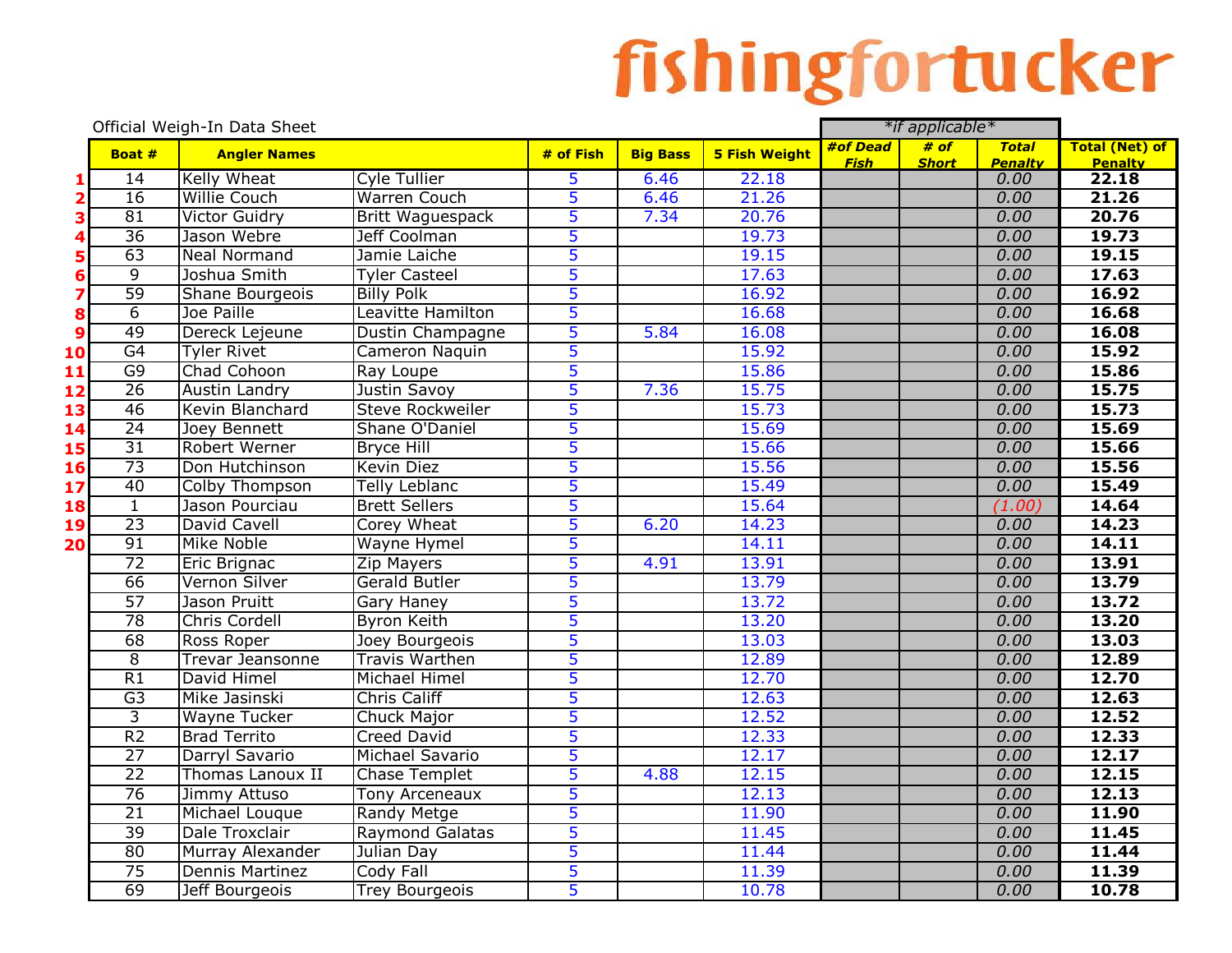|                  | Official Weigh-In Data Sheet<br>*if applicable* |                         |                         |                 |                      |             |              |                |                         |
|------------------|-------------------------------------------------|-------------------------|-------------------------|-----------------|----------------------|-------------|--------------|----------------|-------------------------|
| Boat #           | <b>Angler Names</b>                             |                         | # of Fish               | <b>Big Bass</b> | <b>5 Fish Weight</b> | #of Dead    | # of         | <b>Total</b>   | <b>Total (Net) of</b>   |
| $\overline{38}$  | Devin Roussel                                   | Thomas Lear             |                         |                 |                      | <b>Fish</b> | <b>Short</b> | <b>Penalty</b> | <b>Penalty</b><br>10.77 |
| $\overline{67}$  |                                                 | Joey Zimmer             | 5<br>$\overline{5}$     |                 | 10.77<br>10.50       |             |              | 0.00<br>0.00   | 10.50                   |
|                  | Joey Louque                                     |                         |                         |                 |                      |             |              |                |                         |
| G16              | Joseph Hunt                                     | Jason Young             | 5                       |                 | 10.12                |             |              | 0.00           | 10.12                   |
| 74               | <b>Heath Fall</b>                               | Logan Fall              | 5                       |                 | 9.83                 |             |              | 0.00           | 9.83                    |
| $\overline{G11}$ | Jimmy Nettles Jr                                | Spencer Behrnes         | 5                       |                 | 10.73                |             |              | (1.00)         | 9.73                    |
| 71               | Jacob Mayer                                     | Marlon Karpinski        | 5                       |                 | 9.69                 |             |              | 0.00           | 9.69                    |
| $\overline{5}$   | <b>Bryant Bourgeois</b>                         | Craig Bourgeois         | 5                       |                 | 9.67                 |             |              | 0.00           | 9.67                    |
| $\overline{54}$  | Cody Law                                        | Johnny Law              | $\overline{5}$          |                 | 9.64                 |             |              | 0.00           | 9.64                    |
| B5               | Zane Leblanc                                    | <b>Mark Murphy</b>      | 5                       |                 | 9.29                 |             |              | 0.00           | 9.29                    |
| $\overline{G5}$  | Neil Pilgram                                    | Jeremy Pilgram          | 5                       |                 | 9.06                 |             |              | 0.00           | 9.06                    |
| $\overline{52}$  | <b>Alex Perret</b>                              | Cary Beard              | 5                       |                 | 8.89                 |             |              | 0.00           | 8.89                    |
| 62               | Mike Bueche                                     | Sean Robbins            | 5                       |                 | 8.86                 |             |              | 0.00           | 8.86                    |
| 30               | Jared Laiche                                    | <b>Rusty Moran</b>      | 5                       |                 | 8.03                 |             |              | 0.00           | 8.03                    |
| 34               | Dustin Williamson                               | <b>Brett Durant</b>     | 5                       |                 | 7.95                 |             |              | 0.00           | 7.95                    |
| 28               | Zach Thibodaux                                  | Beau Blanchard          | 3                       |                 | 6.31                 |             |              | 0.00           | 6.31                    |
| $\overline{G12}$ | <b>Andy David</b>                               | Andy L David            | $\overline{2}$          |                 | 6.04                 |             |              | 0.00           | 6.04                    |
| $\overline{43}$  | <b>Stacy Butler</b>                             | <b>Tanner Butler</b>    | 3                       |                 | 5.97                 |             |              | 0.00           | 5.97                    |
| $\overline{37}$  | Aaron Laiche                                    | Amanda Laiche           | $\overline{\mathbf{4}}$ |                 | 5.58                 |             |              | 0.00           | 5.58                    |
| 86               | <b>Drew Cavell</b>                              | Alan Langlois           | $\overline{3}$          |                 | 4.88                 |             |              | 0.00           | 4.88                    |
| 83               | Alex Crappel Jr                                 | Johnny Akin             | $\overline{1}$          |                 | 4.17                 |             |              | 0.00           | 4.17                    |
| $\overline{2}$   | Chris Higgins                                   | CJ White                |                         |                 |                      |             |              | 0.00           | 0.00                    |
| $\overline{4}$   | Ronnie Salvadras                                | Corey Salvadras         |                         |                 |                      |             |              | 0.00           | 0.00                    |
| 7                | Benji Sons                                      | <b>Beau Theriot</b>     |                         |                 |                      |             |              | 0.00           | 0.00                    |
| 10               | <b>Tommy Bourgeois</b>                          | <b>Lionel Deslattes</b> |                         |                 |                      |             |              | 0.00           | 0.00                    |
| $\overline{11}$  | Kyle Kliebert                                   | <b>Kelsey Kliebert</b>  |                         |                 |                      |             |              | 0.00           | 0.00                    |
| 12               | <b>Terry Blackmon</b>                           | <b>Rodney Teel</b>      |                         |                 |                      |             |              | 0.00           | 0.00                    |
| 13               | <b>Spenser Gremillion</b>                       | <b>Patrick Rachel</b>   |                         |                 |                      |             |              | 0.00           | 0.00                    |
| 15               | Joshua Crowder                                  | <b>Wyatt Junot</b>      |                         |                 |                      |             |              | 0.00           | 0.00                    |
| $\overline{17}$  | Chris Day                                       | Tim Carmouche           |                         |                 |                      |             |              | 0.00           | 0.00                    |
| 18               | Quintin Cappo                                   | <b>Todd Murray</b>      |                         |                 |                      |             |              | 0.00           | 0.00                    |
| 19               | Collin Trotti                                   | Larry Trotti            |                         |                 |                      |             |              | 0.00           | 0.00                    |
| $\overline{20}$  | Samuel Cobb                                     | Samuel Cobb Jr          |                         |                 |                      |             |              | 0.00           | 0.00                    |
| $\overline{25}$  | Jeremy Dutreix                                  | Rodney Dutreix          |                         |                 |                      |             |              | 0.00           | 0.00                    |
| 29               | <b>Blake Bourque</b>                            | Darren Hernandez        |                         |                 |                      |             |              | 0.00           | 0.00                    |
| $\overline{32}$  | Shawn Kramer                                    | Kyle Blanchard          |                         |                 |                      |             |              | 0.00           | 0.00                    |
| $\overline{33}$  | <b>Tim Fontenot</b>                             | <b>Nick Denham</b>      |                         |                 |                      |             |              | 0.00           | 0.00                    |
| 35               |                                                 | Jeff Winston            |                         |                 |                      |             |              | 0.00           | 0.00                    |
|                  | <b>Mike Pyle</b>                                |                         |                         |                 |                      |             |              |                |                         |
| $\overline{41}$  | Malcolm Smith                                   | <b>Whalen Plauche</b>   |                         |                 |                      |             |              | 0.00           | 0.00                    |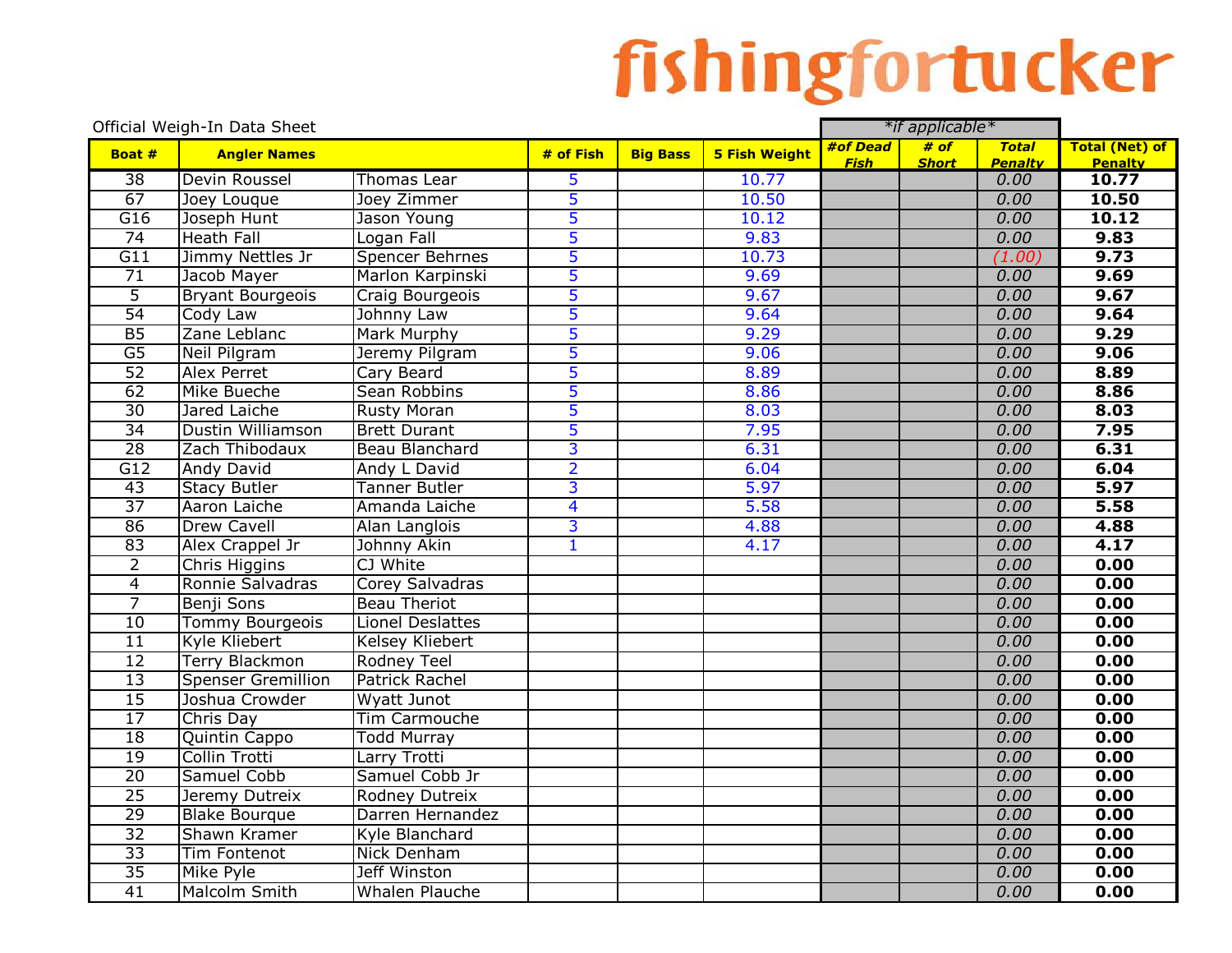|                  | Official Weigh-In Data Sheet |                           |           |                 |                                                          | *if applicable* |                       |                        |                        |
|------------------|------------------------------|---------------------------|-----------|-----------------|----------------------------------------------------------|-----------------|-----------------------|------------------------|------------------------|
| Boat #           | <b>Angler Names</b>          |                           | # of Fish | <b>Big Bass</b> | # of<br>#of Dead<br><b>Total</b><br><b>5 Fish Weight</b> |                 | <b>Total (Net) of</b> |                        |                        |
| 42               | Joshua Alleman               | Cody Aubert               |           |                 |                                                          | <b>Fish</b>     | <b>Short</b>          | <b>Penalty</b><br>0.00 | <b>Penalty</b><br>0.00 |
| 44               | Wyatt Chester, Jr.           | <b>Austin Chester</b>     |           |                 |                                                          |                 |                       | 0.00                   | 0.00                   |
| 45               | Lonnie Boudreaux             |                           |           |                 |                                                          |                 |                       | 0.00                   | 0.00                   |
| $\overline{47}$  |                              | <b>Terry Bergeron</b>     |           |                 |                                                          |                 |                       |                        |                        |
|                  | Justin Templet               | <b>Todd Stein</b>         |           |                 |                                                          |                 |                       | 0.00                   | 0.00                   |
| 48               | Aaron Hue                    | <b>Anthony Granier</b>    |           |                 |                                                          |                 |                       | 0.00                   | 0.00                   |
| 50               | <b>Shannon Deville</b>       | Rachel Deville            |           |                 |                                                          |                 |                       | 0.00                   | 0.00                   |
| 51               | Charles Beier                | Philip Chauvin            |           |                 |                                                          |                 |                       | 0.00                   | 0.00                   |
| $\overline{53}$  | Henry Temple                 | Aaron Temple              |           |                 |                                                          |                 |                       | 0.00                   | 0.00                   |
| $\overline{55}$  | Darin Lee                    | Brennon Lee               |           |                 |                                                          |                 |                       | 0.00                   | 0.00                   |
| $\overline{56}$  | Paul Amedee                  | Ed Burns, Sr.             |           |                 |                                                          |                 |                       | 0.00                   | 0.00                   |
| $\overline{58}$  | Wayne Major                  | Shannon Fairchild         |           |                 |                                                          |                 |                       | 0.00                   | 0.00                   |
| 60               | Jonathan Crowder             | Clyde Austin              |           |                 |                                                          |                 |                       | 0.00                   | 0.00                   |
| 61               | <b>Teal Smith</b>            | <b>Tyler Teague</b>       |           |                 |                                                          |                 |                       | 0.00                   | 0.00                   |
| 64               | <b>Bryce Hanna</b>           | Derek Braud               |           |                 |                                                          |                 |                       | 0.00                   | 0.00                   |
| 65               | Dylan Guillot                | Dale Himel                |           |                 |                                                          |                 |                       | 0.00                   | 0.00                   |
| $\overline{70}$  | Lance Amedee                 | Justin Hernandez          |           |                 |                                                          |                 |                       | 0.00                   | 0.00                   |
| $\overline{77}$  | Ty Gautreau                  | Mason Gautreau            |           |                 |                                                          |                 |                       | 0.00                   | 0.00                   |
| 79               | $\mathbf 0$                  | 0                         |           |                 |                                                          |                 |                       | 0.00                   | 0.00                   |
| 82               | Lucas Ragusa                 | Duane Bittman             |           |                 |                                                          |                 |                       | 0.00                   | 0.00                   |
| $\overline{84}$  | Chris Babin                  | Gypsy Navarre             |           |                 |                                                          |                 |                       | 0.00                   | 0.00                   |
| 85               | Chris Piper                  | Justin Piper              |           |                 |                                                          |                 |                       | 0.00                   | 0.00                   |
| 87               | <b>Damon Sims</b>            | <b>Greg Williams</b>      |           |                 |                                                          |                 |                       | 0.00                   | 0.00                   |
| $\overline{88}$  | <b>Keith Guidry</b>          | <b>Charlie Roccaforte</b> |           |                 |                                                          |                 |                       | 0.00                   | 0.00                   |
| $\overline{89}$  | <b>Tre Gautrau</b>           | <b>Garrett Strickland</b> |           |                 |                                                          |                 |                       | 0.00                   | 0.00                   |
| 90               | <b>Blake Betz</b>            | Logan Latuso              |           |                 |                                                          |                 |                       | 0.00                   | 0.00                   |
| 92               | Jarrod Halker                | Ryan Brown                |           |                 |                                                          |                 |                       | 0.00                   | 0.00                   |
| 93               | $\Omega$                     | $\Omega$                  |           |                 |                                                          |                 |                       | 0.00                   | 0.00                   |
| $\overline{B1}$  | <b>BoJack Anderson</b>       | Dayvis Nickens            |           |                 |                                                          |                 |                       | 0.00                   | 0.00                   |
| B2               | <b>William Holley</b>        | Donnie Holley             |           |                 |                                                          |                 |                       | 0.00                   | 0.00                   |
| B3               | David Latino                 | Glenn Leonard             |           |                 |                                                          |                 |                       | 0.00                   | 0.00                   |
| <b>B4</b>        | Austin Abadie                | Joey Deveer               |           |                 |                                                          |                 |                       | 0.00                   | 0.00                   |
| G1               | <b>Brent Bonadona</b>        | Craig Walker              |           |                 |                                                          |                 |                       | 0.00                   | 0.00                   |
| G10              | <b>Chance Morse</b>          | <b>Beak Jacob</b>         |           |                 |                                                          |                 |                       | 0.00                   | 0.00                   |
| $\overline{G13}$ | Caleb Prestenbach            | <b>Trey Clement</b>       |           |                 |                                                          |                 |                       | 0.00                   | 0.00                   |
| G14              | Justin Scott                 | Craig Taylor              |           |                 |                                                          |                 |                       | 0.00                   | 0.00                   |
| $\overline{G15}$ | Richard Leblanc              | <b>Thomas McCrystal</b>   |           |                 |                                                          |                 |                       | 0.00                   | 0.00                   |
| G17              | <b>Ty Leleux</b>             | <b>Matt Leleux</b>        |           |                 |                                                          |                 |                       | 0.00                   | 0.00                   |
| G18              | <b>Blake Sylvester</b>       | Jarod Purpera             |           |                 |                                                          |                 |                       | 0.00                   | 0.00                   |
|                  |                              |                           |           |                 |                                                          |                 |                       |                        |                        |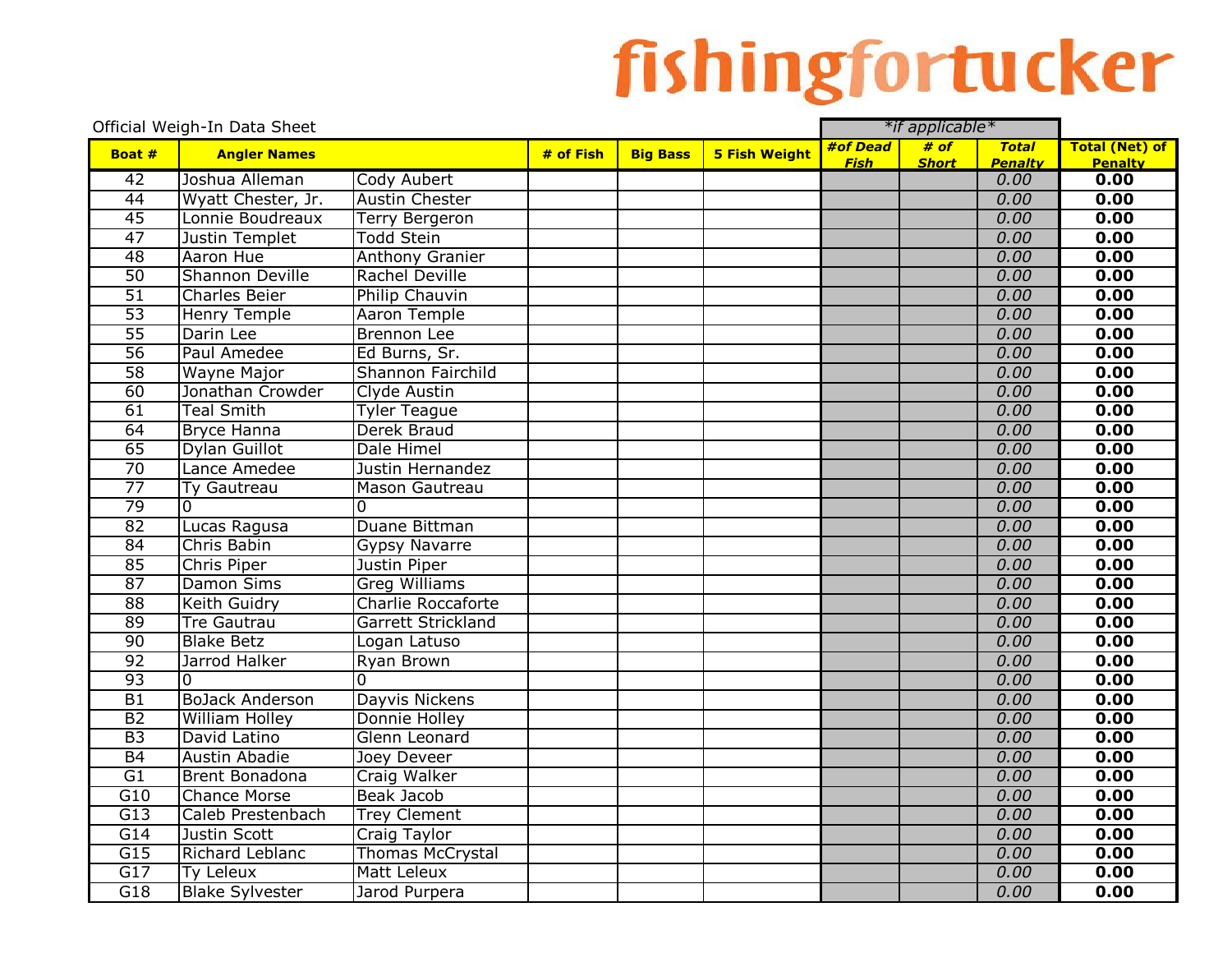| Official Weigh-In Data Sheet |                     |                        |             |                 |               |                         | *if applicable*      |                                |                                         |
|------------------------------|---------------------|------------------------|-------------|-----------------|---------------|-------------------------|----------------------|--------------------------------|-----------------------------------------|
| Boat #                       | <b>Angler Names</b> |                        | $#$ of Fish | <b>Big Bass</b> | 5 Fish Weight | #of Dead<br><b>Fish</b> | # of<br><b>Short</b> | <b>Total</b><br><b>Penalty</b> | <b>Total (Net) of</b><br><b>Penalty</b> |
| G19                          | James O Steib Jr    | Marlin Jackson         |             |                 |               |                         |                      | 0.00                           | 0.00                                    |
| G <sub>2</sub>               | Lee Arceneaux       | Mike Oncale            |             |                 |               |                         |                      | 0.00                           | 0.00                                    |
| G <sub>6</sub>               | Tyler Creel         | Caleb Poche            |             |                 |               |                         |                      | 0.00                           | 0.00                                    |
| G7                           | Sully Laiche        | Tyler Grovios          |             |                 |               |                         |                      | 0.00                           | 0.00                                    |
| G8                           | Caston Milioto      | <b>Matthew Milioto</b> |             |                 |               |                         |                      | 0.00                           | 0.00                                    |